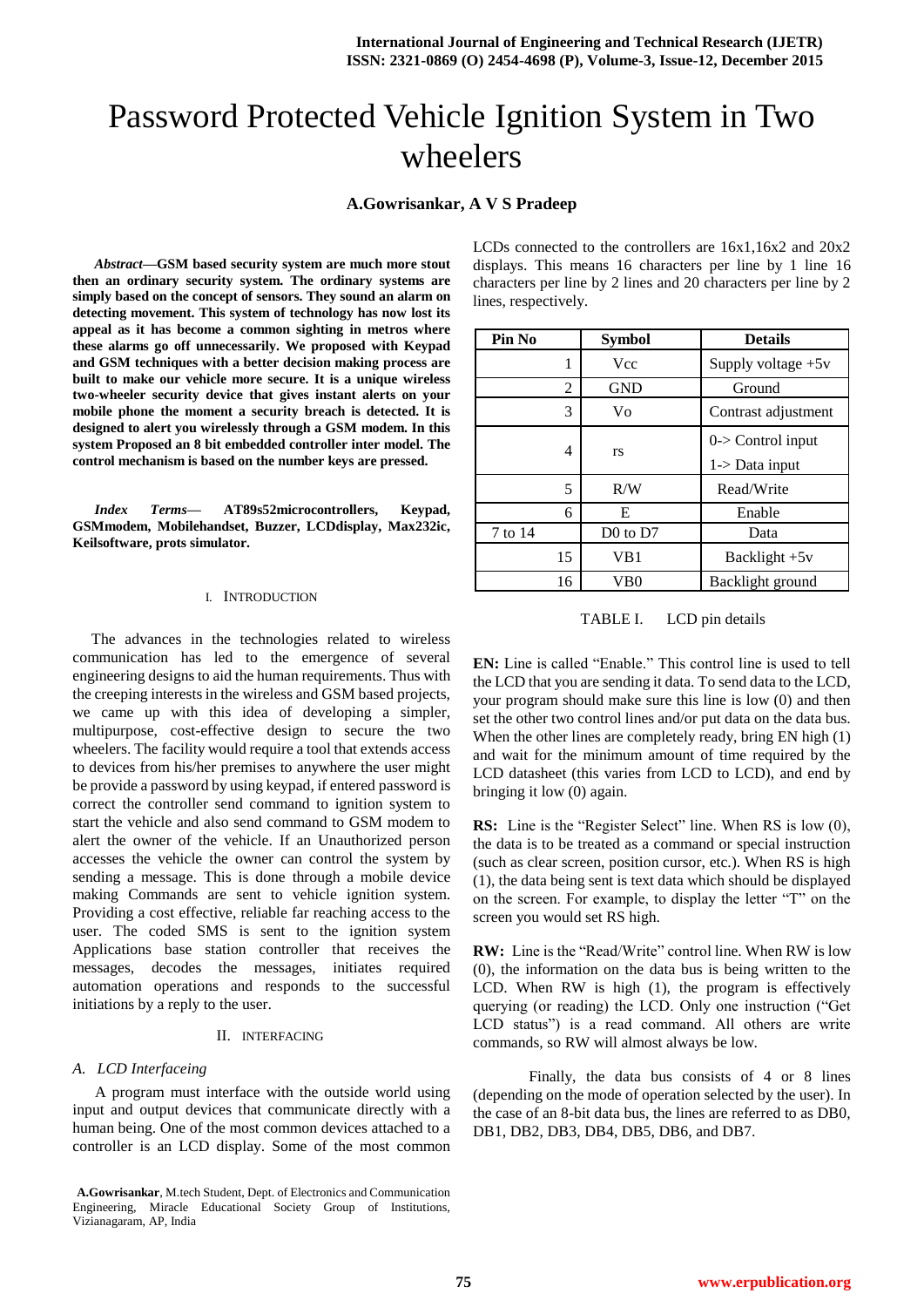

Figure2.1: LCD Interfacing

Logic status on control lines:

- E 0 Access to LCD disabled
- 1 Access to LCD enabled
- R/W 0 Writing data to LCD
	- 1 Reading data from LCD
- RS 0 Instructions
	- -1 Character

# *B. GSM Modem interfacing*

GSM (Global System for Mobile communications) is an open, digital cellular technology used for transmitting mobile voice and data services.GSM (Global System for Mobile communication) is a digital mobile telephone system that is widely used in Europe and other parts of the world. GSM uses a variation of Time Division Multiple Access (TDMA) and is the most widely used of the three digital wireless telephone technologies (TDMA, GSM, and CDMA). GSM digitizes and compresses data. It operates at either the 900 MHz or 1,800 MHz frequency band. It supports voice calls and data transfer speeds of up to 9.6 Kbit/s, together with the transmission of SMS (Short Message Service).



Figure2.2: GSM Interfacing

The controlling device controls the GSM engine by sending AT commands via its serial interface. AT command syntax:

The "AT" or "at" prefix must be set at the beginning of each command line. To terminate a command line enter <CR>. Commands are usually followed by a response that includes. "<CR><LF><cR><CR><CR><LF>".

Throughout this document, only the responses are presented, <CR><LF> are omitted intentionally.

| <b>The AT Command</b> | <b>Description of Commands</b> |  |  |
|-----------------------|--------------------------------|--|--|
|                       | Check if serial interface and  |  |  |
| AT                    | GSM modem is working.          |  |  |
|                       | Turn echo off, less traffic on |  |  |
| ATE <sub>0</sub>      | serial line.                   |  |  |
| $AT+CNMI$             | Display of new incoming SMS.   |  |  |
| $AT+CPMS$             | Selection of SMS memory.       |  |  |
|                       | SMS string format, how they    |  |  |
| $AT+CMGF$             | are compressed.                |  |  |
|                       | Read new message from a        |  |  |
| $AT+CMGR$             | given memory location.         |  |  |
|                       | Send message to a given        |  |  |
| $AT+CMGS$             | recipient.                     |  |  |
| $AT+CMGD$             | Delete message.                |  |  |

TABLE II. AT-Command set overview

# *C. MAX232 ic interfacing*

Max 232 is a communications device used mainly for serial commands to and from a flash ROM. The MAX232 is an [integrated circuit](http://en.wikipedia.org/wiki/Integrated_circuit) that converts signals from an [RS-232](http://en.wikipedia.org/wiki/RS-232) serial port to signals suitable for use i[n TTL](http://en.wikipedia.org/wiki/Transistor-transistor_logic) compatible digital logic circuits. The MAX232 is a dual driver/receiver and typically converts the RX, TX, CTS and RTS signals. The drivers provide RS-232 voltage level outputs (approx.  $\pm$  7.5 V) from a single + 5 V supply via on-chi[p charge pumps](http://en.wikipedia.org/wiki/Charge_pump) and external capacitors. This makes it useful for implementing RS-232 in devices that otherwise do not need any voltages outside the  $0 \text{ V}$  to  $+ 5 \text{ V}$  range, as [power supply](http://en.wikipedia.org/wiki/Power_supply) design does not need to be made more complicated just for driving the RS-232 in this case. The receivers reduce RS-232 inputs (which may be as high as  $\pm$  25 V), to standard 5 V [TTL](http://en.wikipedia.org/wiki/Transistor-transistor_logic) levels. These receivers have a typical threshold of 1.3 V, and a typical [hysteresis](http://en.wikipedia.org/wiki/Hysteresis) of 0.5v,The later MAX232A is backwards compatible with the original MAX232 but may operate at higher [baud](http://en.wikipedia.org/wiki/Baud) rates and can use smaller external capacitors  $-0.1 \mu$ F in place of the 1.0 μF capacitors used with the original device. The newer MAX3232 is also backwards compatible, but operates at a broader voltage range, from 3 to 5.5V.

# **Voltage levels:**

It is helpful to understand what occurs to the voltage levels. When a MAX232 IC receives a TTL level to convert, it changes a TTL Logic 0 to between  $+3$  and  $+25V$ , and changes TTL Logic 1 to between -3 to -25V, and vice versa for converting from RS232 to TTL. This can be confusing when you realize that the RS232 Data Transmission voltages at a certain logic state are opposite from the RS232 Control Line voltages at the same logic state. To clarify the matter, see the table below. For more information see Levels. Standard serial interfacing of microcontroller (TTL) with PC or any [RS232C](http://www.arcelect.com/rs232.htm) Standard device , requires TTL to RS232 Level converter . A [MAX232](http://www.bsc.nodak.edu/electron/rs232.htm) is used for this purpose. It provides 2-channel RS232C port and requires external 10uF capacitors. The driver requires a single supply of +5V.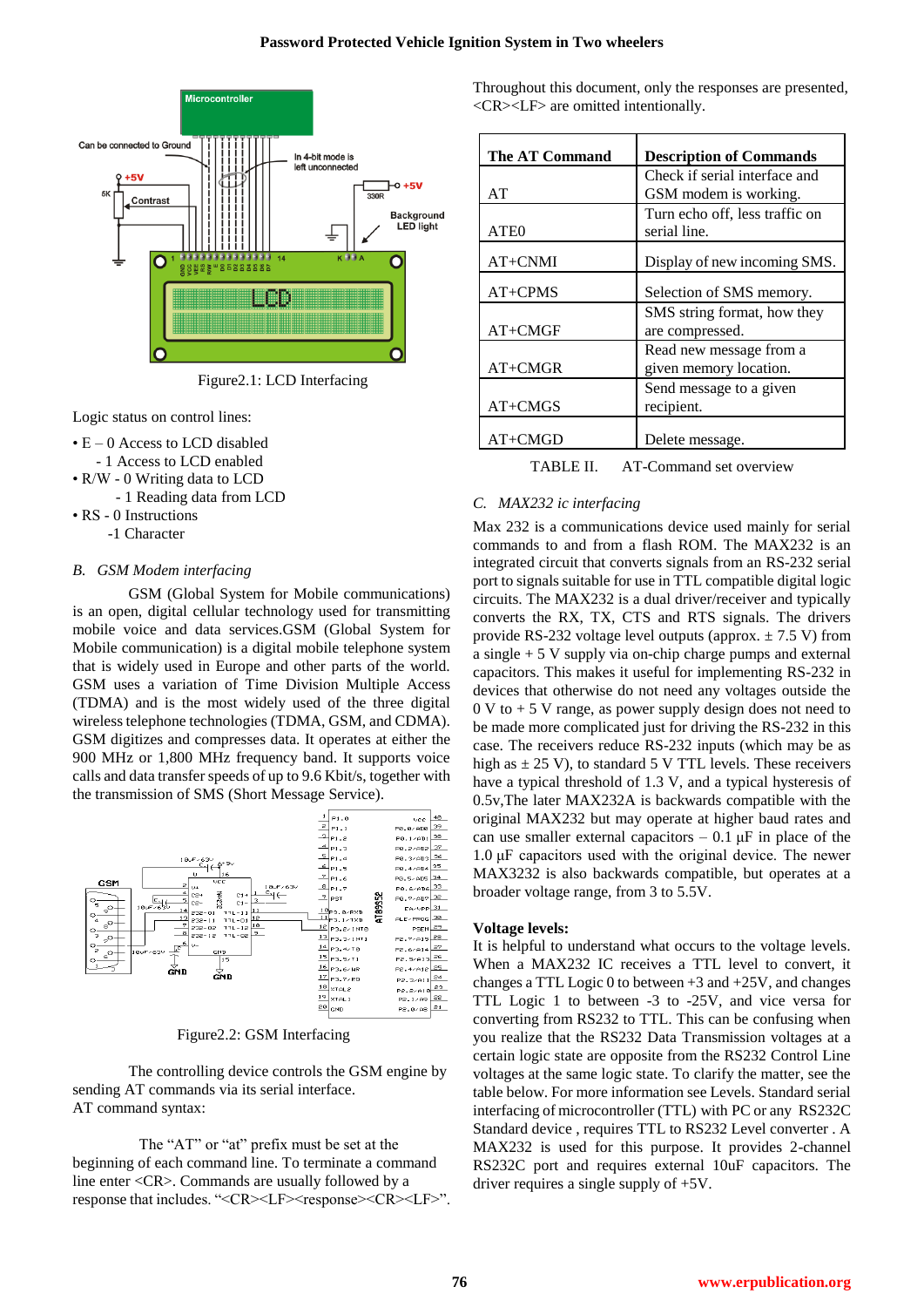## **International Journal of Engineering and Technical Research (IJETR) ISSN: 2321-0869 (O) 2454-4698 (P), Volume-3, Issue-12, December 2015**



Figure2.3:MAX232 ic Internal Diagram

## *D. Relay interfacing*

Relay is an electromagnetic switch. Relay is used to drive high voltage loads depending on the switching logic of a microcontroller (or) any digital device. Relay coil is connected to the collector of a transistor through 12V Vcc. emitter of the transistor is grounded. a biasing resistor is connected to the base of the transistor. This value can be varies between 220 $Ω$  to 1.5k $Ω$ .



Figure2.4: Relay Interfacing

Inside the relay there are three terminals namely common, normally connected, normally open. By default the common terminal is connected to the normally connected terminal with a spring tension. Whenever we apply logic to the base of the transistor, the transistor acts as closed switch and makes the coil energized in to an electromagnet. Which in turn attracts the small iron strip of the common terminal, which makes a connection between common and normally opened terminal? A load can be connected between these two terminals and a source as shown in the figure 2.4

## *E. Power Supply Unit:*

As the microcontroller operating voltage is +5V DC. Through this power supply circuit we have to create a  $+5V$ DC which is given to the micro controller. The below components are used to create the power supply.



Figure2.5: Block diagram of power supply

#### Description:

12v dc power supply is given to filter unit That output DC Voltage is given to the positive voltage regulator LM7805 (i.e., 78 represents the positive series and 5 represent the output voltage it can provide). So the output of the regulator will be the regulated +5V DC. To indicate the condition of the circuit we place a LED at the end of the circuit.



Figure2.6: power supply unit circuit diagram

#### *F. keypad interfacing*



Figure2.7: Keypad Interfacing

Keypad Properties:

The keypad has a 3-columns and 4-rows matrix orientation as seen in figure 2. If a key is pushed then the circuit would be shorted for those specific key pins. The short circuit would always be between a row pin and a column pin. For this specific keypad the rows 1-4 are represented by pins 1-4 and columns 1-3 are represented by pins 5-7. For example button 1 would be represented by pins 1 and 5, so if a voltage is applied to one of the pins and a voltammeter is connected to the other pin, when the button is pushed the voltammeter would read the input voltage. It would be easy to construct a table that would show each button represents what character,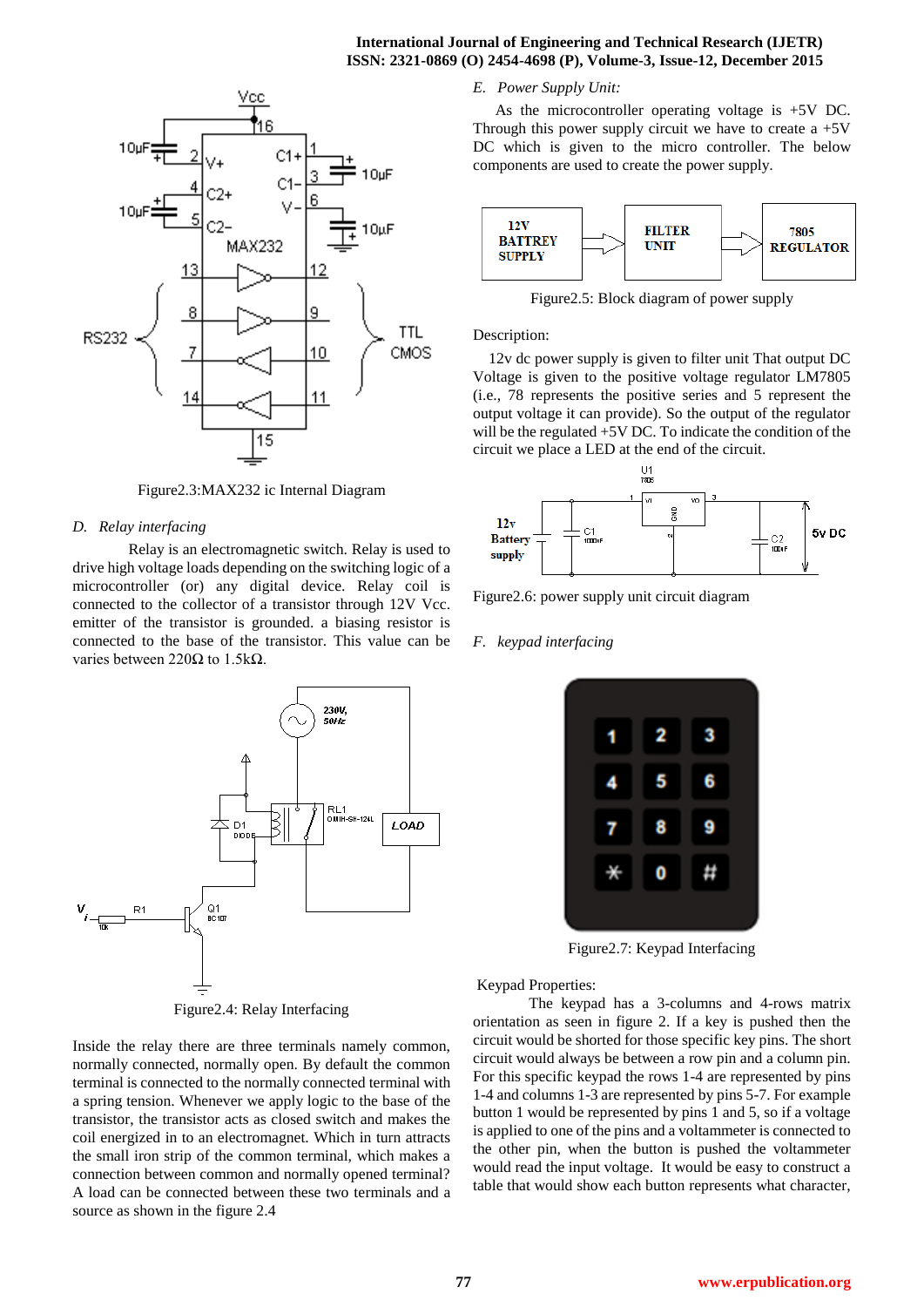and which pins are shorted if that button is pressed, which is provided in Table III

| Key Number | Character        | Culomn Pin | Row Pin |
|------------|------------------|------------|---------|
|            | $\mathbf{1}$     | 5          |         |
| 2          | $\cdot_2$        | 6          |         |
| 3          | $\overline{3}$   |            |         |
| 4          | 4'               | 5          | 2       |
| 5          | $\mathfrak{S}^*$ | 6          | 2       |
| 6          | $\overline{6}$   |            | 2       |
|            | $\cdot$ 7'       | 5          | 3       |
| 8          | $\cdot_8$        | 6          | 3       |
| 9          | .9'              |            | 3       |
| 10         | $6 * 2$          | 5          |         |
| 11         | $\lq 0$          | 6          |         |
| 12         | $^\epsilon\#$    |            |         |

## TABLE III.

## 5. Keypad Communication with the Microcontroller:

In this project, the used microcontroller is AT89s52, so some other microcontrollers might have some different requirements or setting in the code, however the method is set to be general so it could be used in any microcontroller that have the appropriate pins and settings. Also, some important parameter should be set in advance to find which key is pushed. First the microcontroller pins that are connected to the rows should be set to be high output pin, and the column pins should be set to be input pins. Then in order to detect if a pin is pushed the microcontroller would set one row output to be low and then try to detect if it receives a low input from the column of the keypad. Then, it would set that row back to high and set another row to low, that would happen until it detects the low signal and convert that signal into a key character. This loop would happen in a matter of microseconds so if a button is pushed it would detect it easily.

For example: if button `8' is pushed the microcontroller would set the first row to low, then detect if an input goes low, which none would because `8' is connected to row 3 which is high and then the shorted output between column 2 and row 3 would still be high. Then the microcontroller will reset row 1 to high and set row 2 to low, which would not change any input. Then, the microcontroller would reset row 2 to high and set row 3 to low, and try to detect if one of the columns inputs is low, which the 2nd column would be low, because when `8' is pressed column 2 would be shorted with row 3 and since row 3 is low, and column 2 is connected to it and to a pull up resistor, the resistor would pull the voltage away from the pin of column 2 which makes the microcontroller detects a low input in column 2 when row 3 is set to low, then it would now that `8' is pressed.

## *G. Buzzer interfacing*

# What is a Buzzer?

A buzzer is a mechanical, electromechanical, magnetic, electromagnetic, electro-acoustic or piezoelectric

audio signaling device. A piezo electric buzzer can be driven by an oscillating electronic circuit or other audio signal source. A click, beep or ring can indicate that a button has been pressed.



Figure2.8: Buzzer symbol

There are several different kinds of buzzers. At Future Electronics we stock many of the most common types categorized by Type, Sound Level, Frequency, Rated Voltage, Dimension and Packaging Type. The parametric filters on our website can help refine your search results depending on the required specifications. The most common sizes for Sound Level are 80 dB, 85 dB, 90 dB and 95 dB. We also carry buzzers with Sound Level up to 105 dB. There are several types available including Electro-Acoustic, Electromagnetic, and Electro mechanic, Magnetic and Piezo, among others.



Figure2.8: Buzzer module

## III. CIRCUIRT DISCRIPTION

Port3 (pins 10 & 11) of Microcontroller 8051 is used for the purpose of serial communication (transmitter & receiver). In port3 (pin 10) can be used as input port by writing 1's to the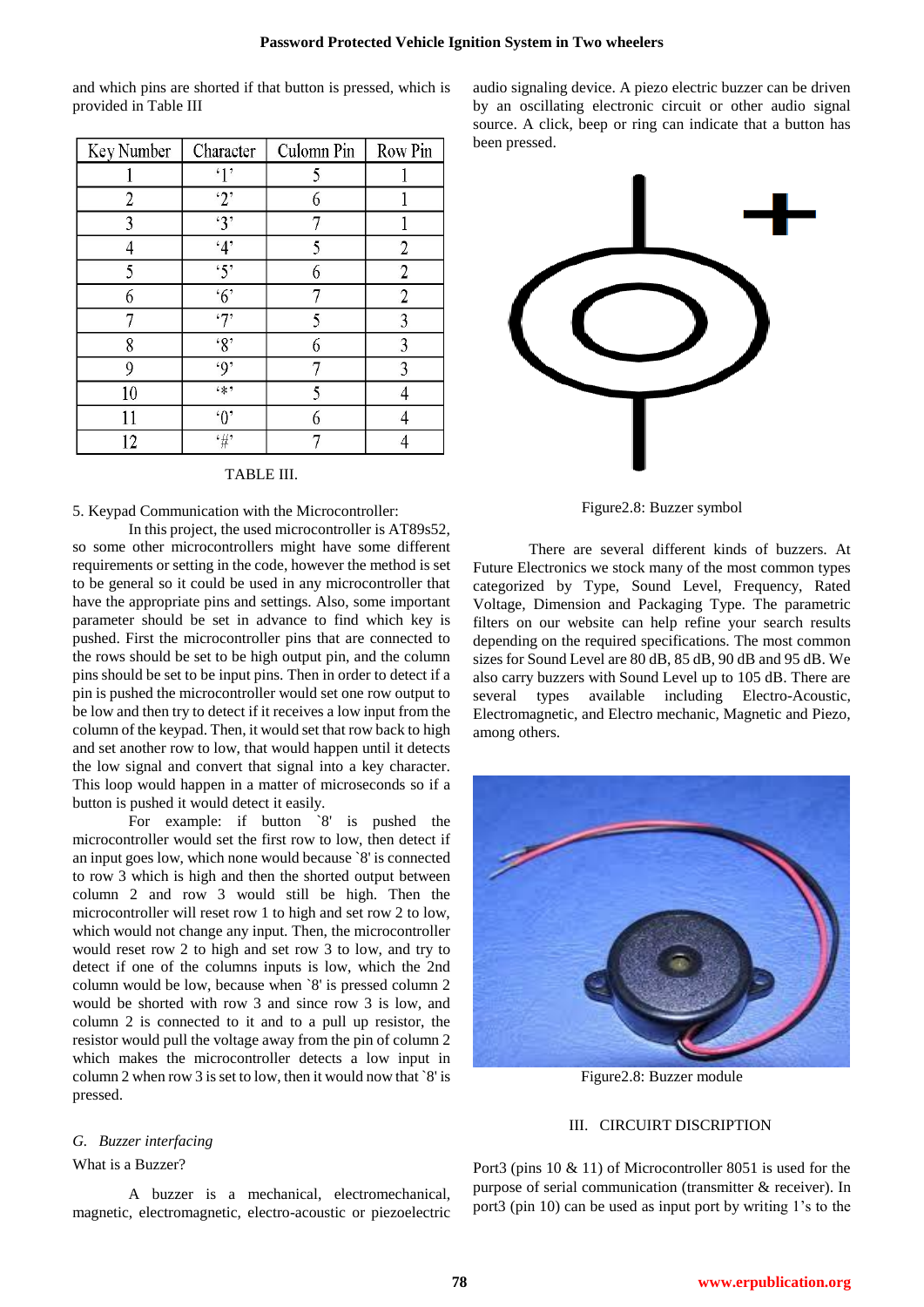## **International Journal of Engineering and Technical Research (IJETR) ISSN: 2321-0869 (O) 2454-4698 (P), Volume-3, Issue-12, December 2015**

port pins. The max 232 is connected to port 3(pins 10&11). Port 3(pin 11), port 2(pins 21 to 28) and port 0 (pin 39) these ports are used as output port by writing 0's to the port pins. Vcc (pin40) is connected to supply voltage of +5V. EA/VPP (pin 31) is strapped to Vcc for internal program executions. LCD is connected to port 2(pins 21 to 28) as an out port for the displaying purpose, the output port 3 (pin 16) is connected to the base of the BC547 transistor through a 1KΩ resistor. A Relay coil is connected to the collector of a transistor through

12Vcc and emitter of the transistor is grounded. The 1N4007 diode is connected in parallel to the coil and used to protect the coil. This diode is called freewheeling diode. The ignition wire is connected between the normally open terminal and common terminal of the relay. The output port 3 (pin 17) is connected to the base of the BC547 transistor through a  $1K\Omega$ resistor. A buzzer is connected to the collector of transistor and emitter is grounded.



Figure3.1: Circuit Diagram

#### IV. SOFTWARE DISCRIPTION

As this project is embedded based project, the software code is written in embedded-c which is complied debugged and test. It is simulated with the help of micro vision Keil which control the execution of embedded c programs. Proteus software is used for simulating the circuit. About Keil software:

 It is possible to create the source files in a text editor such as Notepad, run the compiler on each C source file, specifying a list of controls, and run the Assembler on each Assembler source file, specifying another list of controls, run either the Library Manager or Linker (again specifying a list of controls) and finally running the Object-HEX .converter to convert the Linker output file to an Intel HEX file. Once that has been completed the HEX file can be downloaded to the target hardware and debugged. Alternatively KEIL can be used to create source file automatically compile, link and convert using options set with an easy to use user interface and finally simulate or perform debugging on the hardware with access to C variables and memory. Unless you have to use the tools on the command line, the choice is clear. KEIL greatly simplifies the process of creating and testing an embedded application.

About Proteus software:

Proteus (Processor for Text Easy to Use) is a fully functional, procedural programming language created in 1998 by Simone Zanella. Proteus incorporates many functions derived from several other languages: [C,](https://en.wikipedia.org/wiki/C_%28programming_language%29) [BASIC,](https://en.wikipedia.org/wiki/BASIC) [Assembly,](https://en.wikipedia.org/wiki/Assembly_%28programming%29) [Clipper/](https://en.wikipedia.org/wiki/Clipper_%28programming_language%29)dBase; it is especially versatile in dealing with strings, having hundreds of dedicated functions; this makes it one of the richest languages for text manipulation.Proteus was initially created as a multiplatform [\(DOS,](https://en.wikipedia.org/wiki/DOS) [Windows,](https://en.wikipedia.org/wiki/Windows) [Unix\)](https://en.wikipedia.org/wiki/Unix) system utility, to manipulate text and binary files and to create [CGI](https://en.wikipedia.org/wiki/Common_Gateway_Interface) scripts. The language was later focused on Windows, by adding hundreds of specialized functions for: network and serial communication, database interrogation, system service creation, console applications, keyboard emulation, [ISAPI](https://en.wikipedia.org/wiki/ISAPI) scripting (for [IIS\)](https://en.wikipedia.org/wiki/Internet_Information_Services). Most of these additional functions are only available in the Windows flavor of the interpreter, even though [a Linux](https://en.wikipedia.org/wiki/Linux) version is still available.

#### V. DISCUSSION AND RESULT

When key is active the total system is activated. it ask ENTER PASSWORD its appear on lcd display which we are interface for display purpose. the password is already programmed in controller. If entered password is correct then microcontroller sends LOGIC 1 to base of the transistor